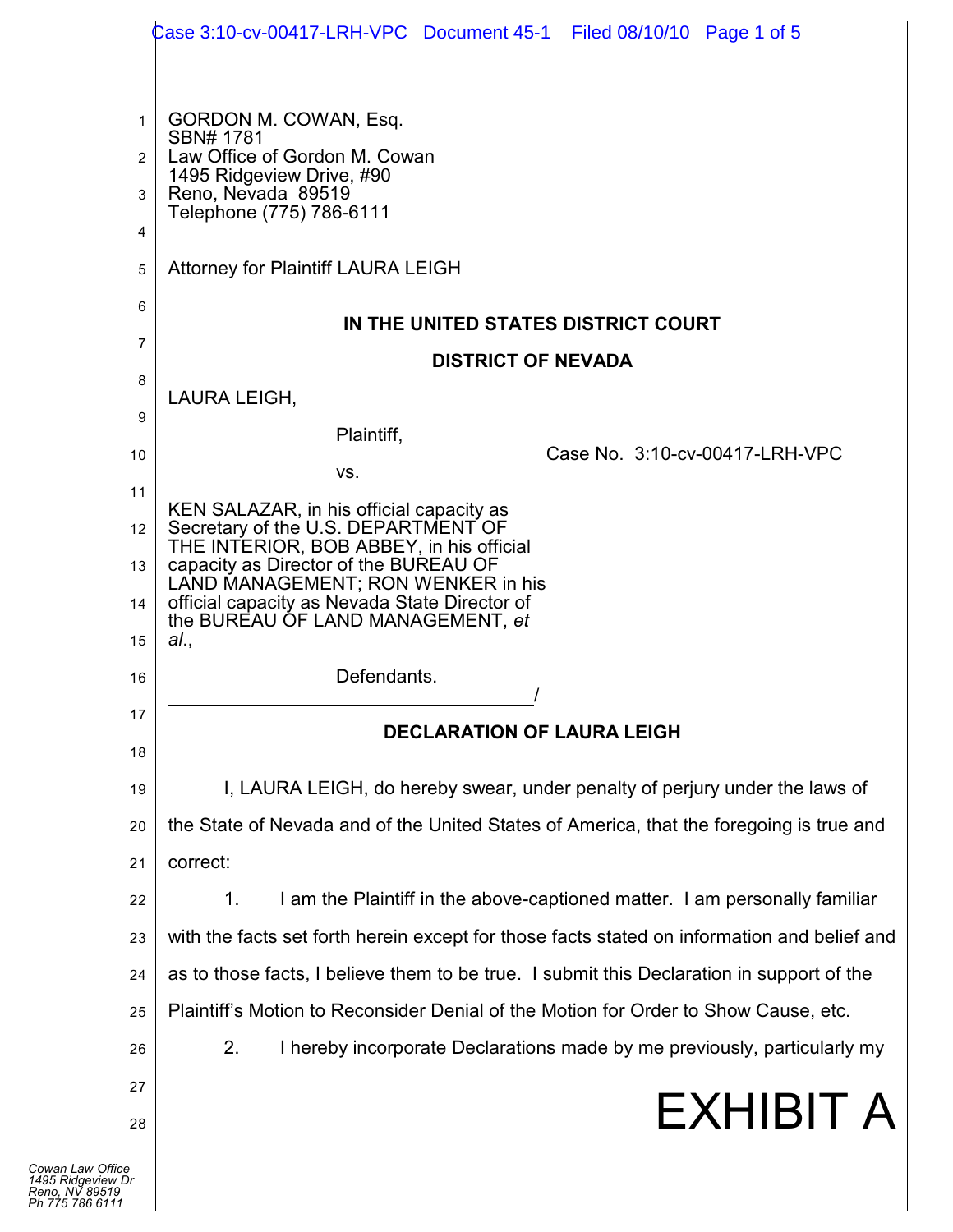## Case 3:10-cv-00417-LRH-VPC Document 45-1 Filed 08/10/10 Page 2 of 5

1 2 3 Declaration made in support of the Motion for Order to Show Cause (Doc 19). Most all conversations with myself present and which are discussed herein below were recorded on video, which I am able to provide the court on its request.

4 5 6 7 3. On July 16<sup>th</sup> I left Reno at 10 pm with Ms. Deniz Bolbol and Ms. Elyse Gardner headed toward the Elko BLM District. My purpose in traveling was to observe the Owyhee HMA gather after the court issued its order granting in part, and denying in part, the requested relief.

8 9 10 11 12 4. On July 17, 2010 while attempting to locate the Owyhee HMA horse trap site, there was a point when we (Ms. Bolbol, Gardner and I) came to a spot blocked by official BLM vehicles which were parked in the road, creating a road block. These vehicles prevented us from continuing on the road. I am informed and believe the BLM officials called an Elko County Sheriff's Deputy who arrived at that location.

13 14 15 16 17 18 19 20 21 22 5. Elko County Sheriff's Deputy Ames was the deputy tracking our position in the Owyhee HMA. I am informed and believe it was the BLM efforts of engaging the Sheriff's department which caused Deputy Ames to "bird dog" us or in essence, keep track of our whereabouts. His treatment of us was replete with reminders throughout the day that we could be arrested for trespassing were we to venture onto private lands. His posture was always aggressive. He set impossible parameters with us throughout the day. When Deputy Ames arrived at this roadblock on the range we anticipated more of the same difficult demeanor. Deputy Ames advised again of the possibility of arrest should we trespass on private property. Meanwhile, Deputy Ames refused to assist us so we could avoid areas of private lands.

23 24 25 26 27 28 6. While stopped at the BLM vehicle road block, Deputy Sheriff Ames arrived. Deputy Ames advised our car was at the "edge of private property" whereupon Ms. Deniz Bolbol backed the car up to make certain we would not be accused of having trespassed. We were scared at this point inasmuch as we had been threatened throughout the day with arrest should we set foot on private land. Deputy Ames reminded us again on this occasion, "You can't trespass on somebody else's property."

*Cowan Law Office 1495 Ridgeview Dr Reno, NV 89519 Ph 775 786 6111* Page 2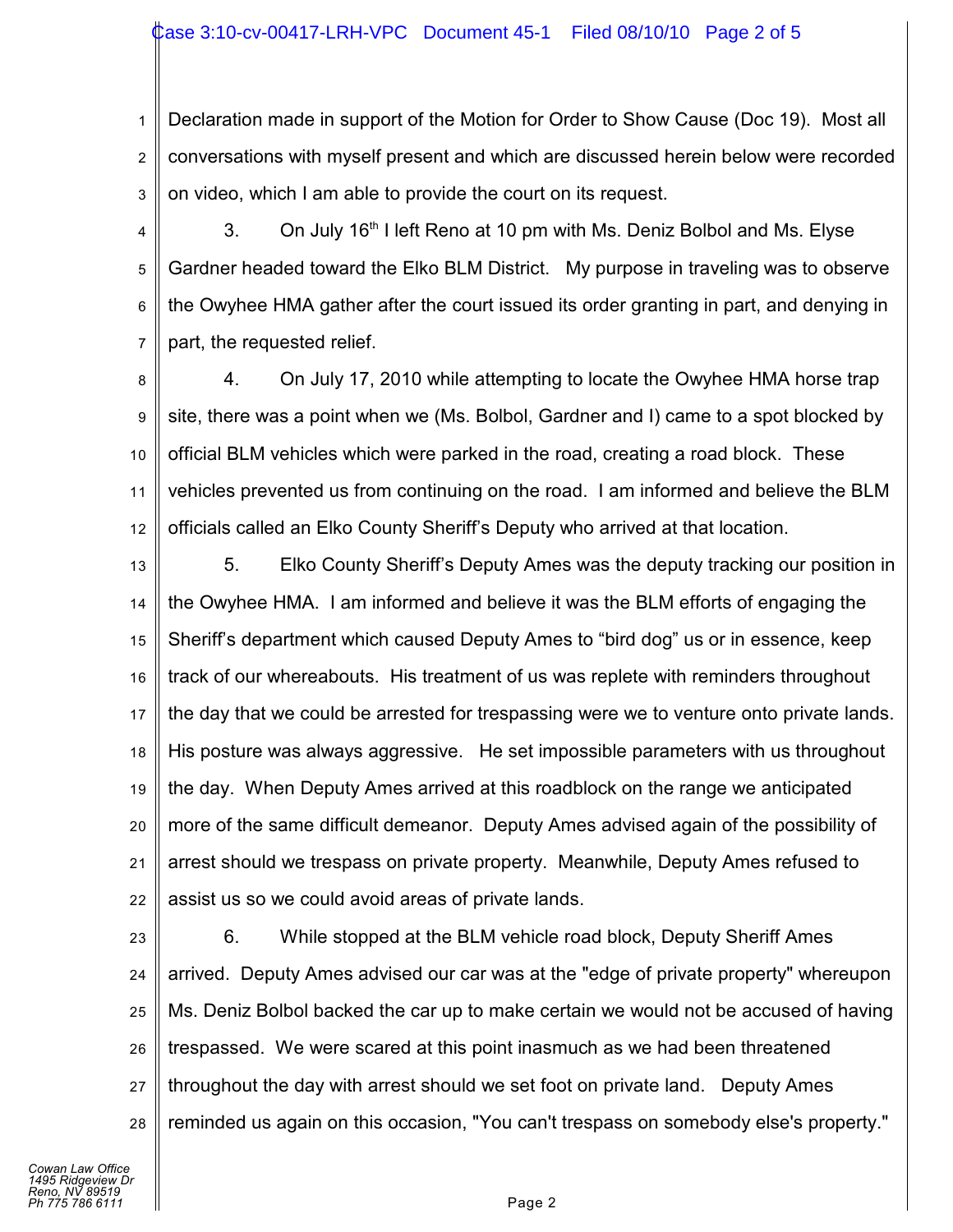1 2 3 4 5 7. At this road block, we were prevented from proceeding further. Later I personally determined the road we were on was in fact over public lands nearly a mile beyond where the BLM vehicles blocked our travel, before it went along private land. One of the ranch managers there identified the road as a "County Road," although BLM officials said they "didn't know" if the road was public or private.

6 7 8 9 8. After Deputy Ames finished his admonishments one of the BLM rangers there showed us on his electronic GPS map unit, where we were located. We were on public property; and according to him, the road passed over private property about 500 yards further from where we were located.

10 11 12 13 9. I further determined later on, the Owyhee HMA trap site was located roughly five more miles down the same road on which we had been traveling before being stopped by the BLM road block on a public road. I further determined the public road continued nearly a mile beyond where we had been stopped by the roadblock.

14 15 16 17 18 19 20 21 22 10. At this road block, my impression, as was that of the women with whom I traveled, was this: given the number of "officials," four including BLM officials and BLM Rangers and an Elko County Sheriff's Deputy, three of whom were armed, blocking the road with three official vehicles, who when choosing to show up *en mass* to stop we three women with a clear showing of force, out in a remote location on the range, and with the repeated admonition we should not trespass and that private property was close, that we would be arrested if we traveled but a few feet further down the public road. This showing of force was intimidating and they succeeded in finally scaring us. We chose the safer route and reversed our direction and left the area.

23 24 25 11. This show of force by officials including those from the BLM, *occurring on public lands*, was intimidating and was a successful scare tactic that caused us to leave the area.

26 27 28 12. We never saw any portion of the Owyhee HMA gather because of these scare tactics. It was never experienced by me previously that one small vehicle containing three unarmed and cooperative women, would cause a show of force by four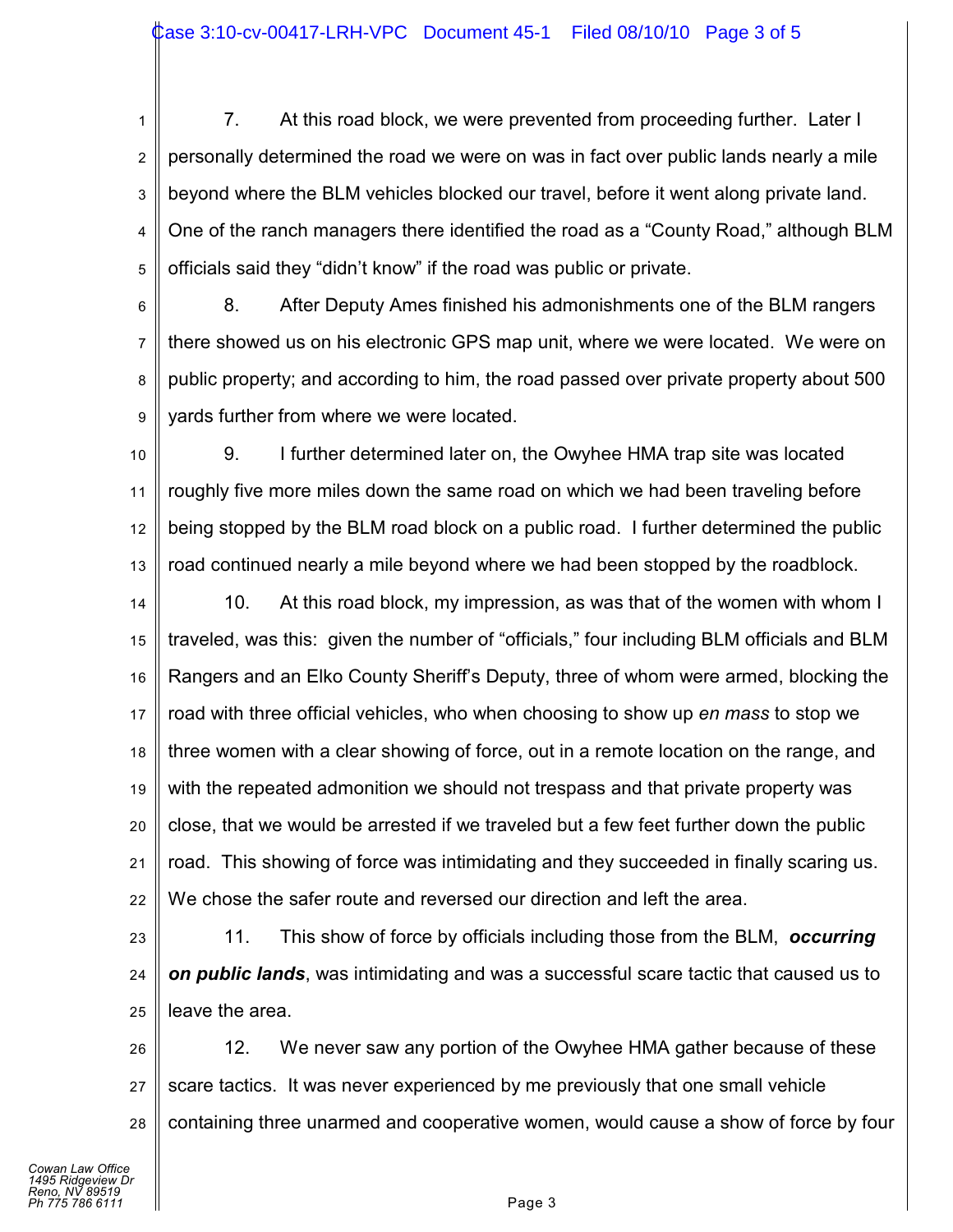1 2 men, three of whom were armed, three large vehicles and threats of arrest to stop someone from observing a wild horse gather.

3 4 13. On that same day (July 17) and despite all the BLM officials about in the area, we continued to see official BLM land closure signs.

5 6 7 8 9 10 11 12 14. I am informed and believe based on my conversations earlier this day with BLM manage Ken Miller that the BLM planned early on, before the Owyhee HMA gather commenced, that journalists and horse advocates would be out attempting to see the Owyhee gather contrary to the land closure. I am informed and believe Ken Miller called the Sheriff's office on me earlier that same morning (July 17). I am informed and believe BLM's Ken Miller also called the Sheriff the day prior to when I arrived to alert them to our pending arrival. Mr. Miller stated this fact while in my presence.

13 14 15 16 17 18 19 20 21 22 23 24 15. I am informed and believe the Defendants had pre-gathered wild horses in Owyhee, Rock Creek and Little Humboldt HMAs before commencing their published gathers. In my experience on the range I don't believe it is possible to gather so many horses scattered about a large HMA in such a short period of time. By example, I am informed and believe the BLM reports they gathered 228 horses in the first two hours of the Owyhee HMA. This was at a point when there was *no declared emergency* to gather wild horses. This gather of 228 horses in two hours is from an area spanning many miles of terrain. The undersigned questions how this was accomplished. In another example, I am informed and believe when the BLM engaged itself in the Calico (Winnemucca district) HMA gather, it took the BLM two months to round up over 1900 horses. In comparison the entire Tuscarora operation (Owyhee, Rock Creek and Little Humboldt) took only three weeks to round up and remove over 1200 horses.

25 26 27 28 16. Most telling was the assertions at the public observation days in Rock Creek. I repeatedly asked field office manager David Overcast that day what the operation was that we were witnessing. He repeatedly stated, at the trap site in Winter's pasture they would be pushing in horses from Little Humboldt. He traced on a